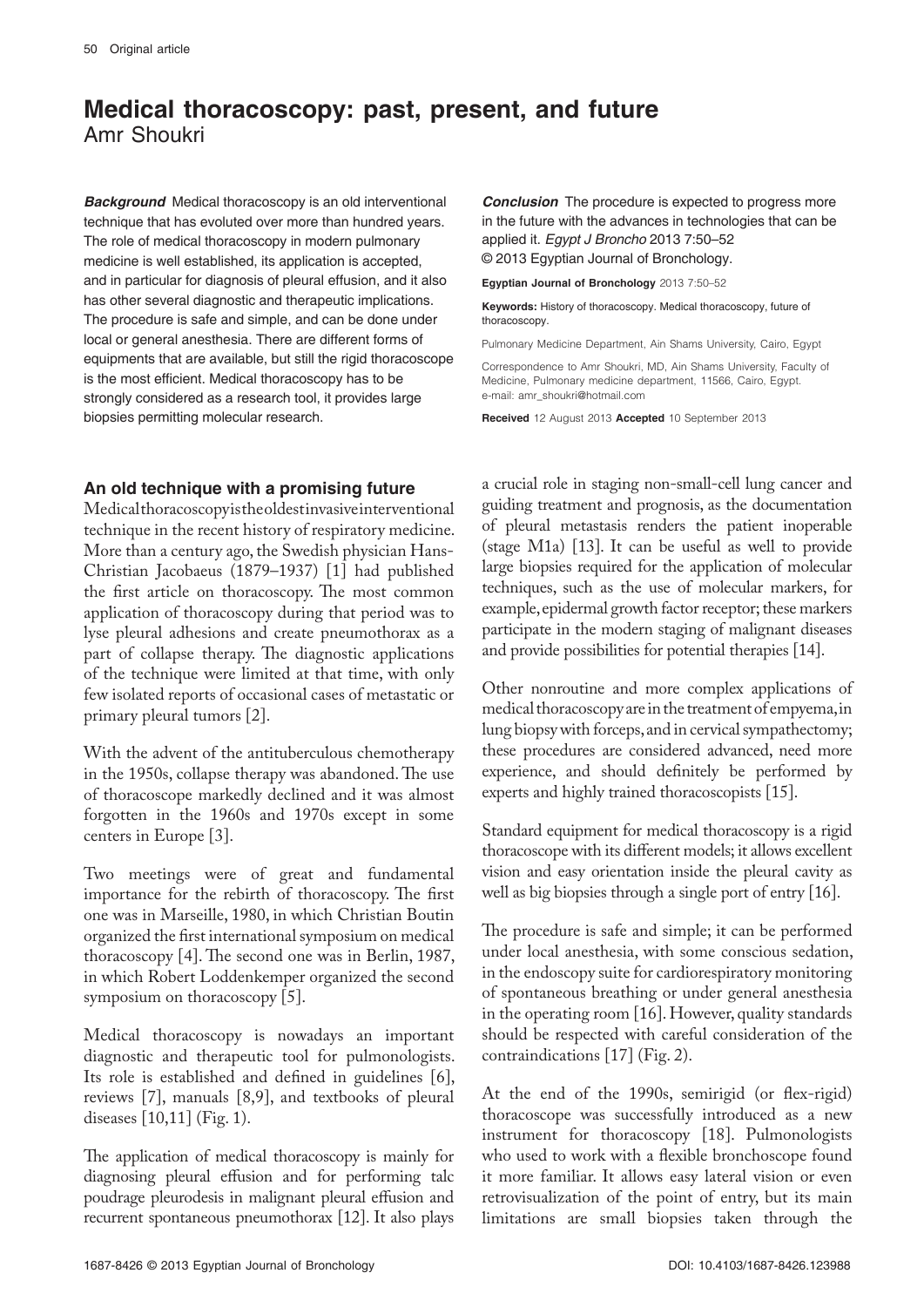## **Fig. 1**

**Fig. 3**



Jacobaeus demonstrating the thoracoscopic approach (c.1920).



Semirigid thoracoscope.

small working channel and the difficulty to lyse the adhesions [19]. However, there is no available study yet that directly compared flex-rigid with standard-rigid thoracoscope (Figs 3 and 4).

Minithoracoscopy using 3-mm instrumentation is also available; it is safe and effective for routine diagnostic applications. It is most useful for the assessment of small effusions, not accessible to conventional medical thoracoscopy. In this technique, pain is less, patient tolerance is better, and local anesthesia is safer compared with the conventional 7-mm thoracoscope, but the main concern is the smaller biopsies [20].

Besides its clinical utility, thoracoscopy is considered an important research tool for investigating different pleural diseases [21]. It markedly contributed in the field of molecular research of malignant pleural effusions, predominantly in mesothelioma and lung cancer [22].





Basic instruments for medical thoracoscopy.





Minithoracoscope of 4 mm diameter.

More than a century ago, Jacobaeus predicted that medical thoracoscopy has great potential, and this is actually true now. Newer technologies such as autofluorescence thoracoscopy helped in the development of new theories about pleural permeability. Recent studies on the pathogenesis of primary spontaneous pneumothorax show evidence that it is a diffuse (pleural porosity) rather than a localized condition [23]. Recent diagnostic techniques such as narrow banding may be useful in the recognition of neoangiogenesis in patients with malignant pleuritis; it may also help to differentiate benign from malignant lesions [24].

Medical thoracoscopy is expected to progress and develop rapidly with future advances in the technology. With respect to its importance as a diagnostic, therapeutic, and research tool, it should be implemented as an essential part of all respiratory medicine training programs.

**Acknowledgements Conflicts of interest** None declared.